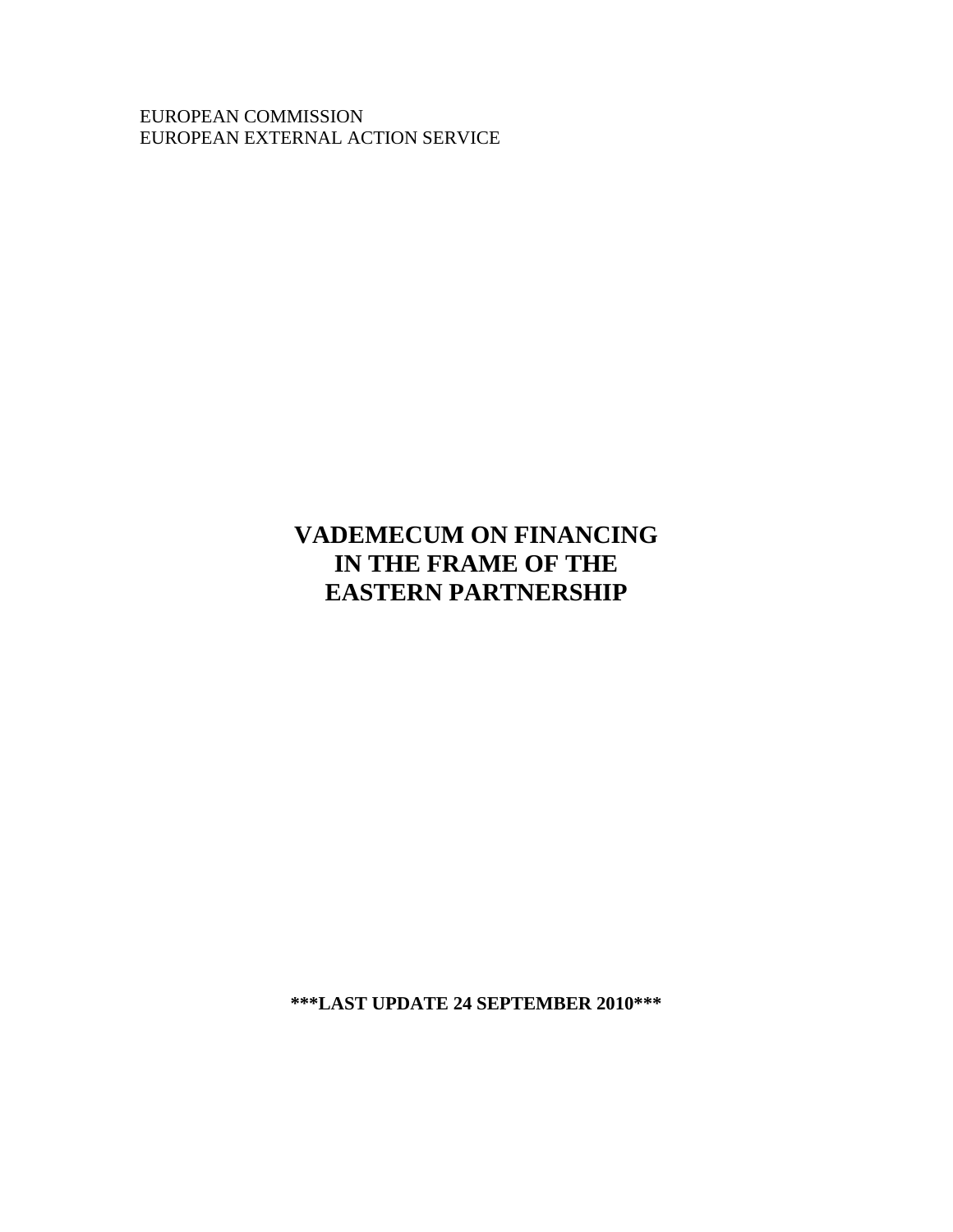# **PART I An Overview of the Eastern Partnership**

- 1. Introduction
- 2. What will be financed?
- 3. Who will benefit?
- 4. Who will implement?
- 5. Timing

# **PART II** Frequently asked questions

- 6.1 How will the EaP funding be allocated to the six Partner Countries?
- 6.2 How will the Commission programme these funds?
- 6.3 How will the Commission define in details the specific measures that will be financed each year?
- 6.4 How will EaP funds be implemented?
- 6.5 What are the rules guiding the implementation of projects under the EaP?
- 6.6 How can prospective recipients apply for funding under EaP?
- 6.7 Can other donors co-finance Eastern Partnership activities?
- 6.8 How can Member States and other donors contribute to the implementation of the Comprehensive Institution Building programmes?
- 6.9 How can Member States and other donors contribute to the implementation of the Flagship Initiatives?
- 6.10 Where can more details on the Flagship Initiatives be found?
- 6.11 Can new initiatives be proposed in the context of the work of the multilateral Platforms?
- 6.12 Can Partner Countries co-finance the Eastern Partnership?
- 6.13 How are the European Investment Bank (EIB) and the European Bank for Reconstruction and Development (EBRD) involved?
- 6.14 Will any additional funds be available for the Eastern Partnership from the European Investment Bank or the European Bank for Reconstruction and Development? If so, how will they be allocated?
- 6.15 Are TAIEX and Twinning the only tools to implement projects under the Eastern Partnership?
- 6.16 Can the Partners countries' regions and local authorities participate in projects implemented under the EaP?
- 6.17 How can I obtain further information?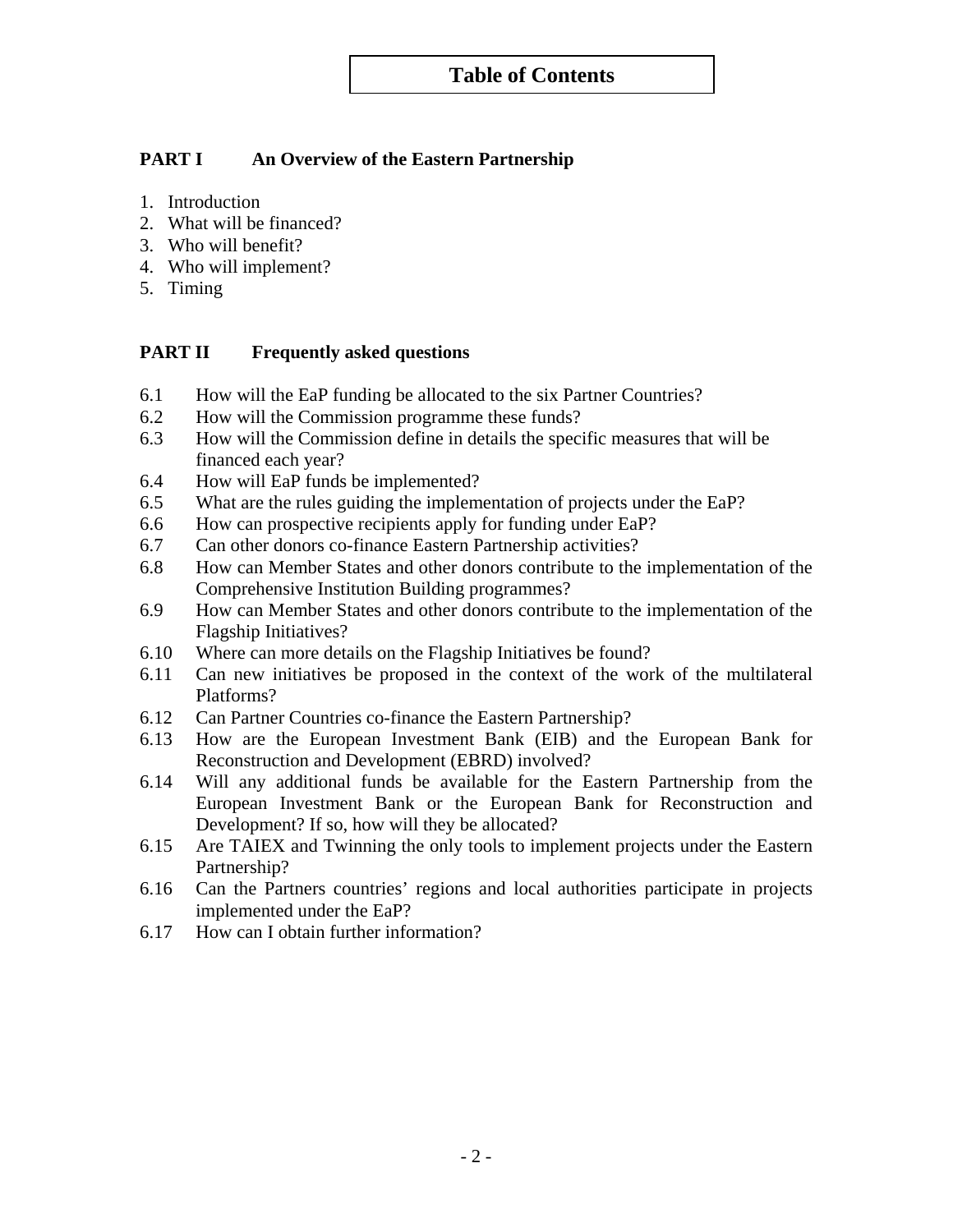# **PART I An Overview of the Eastern Partnership**

# **1. Introduction**

The Eastern Partnership (EaP) launched in Prague on May 7, 2009 foresees a substantial upgrading of the level of engagement of the EU with the six Partner Countries in the East (Armenia, Azerbaijan, Belarus, Georgia, Republic of Moldova, Ukraine). To address the *new* co-operation needs specifically linked to the Eastern Partnership, the Commission has earmarked  $\epsilon$  600 million for the period 2010-2013, including  $\epsilon$  350 million of fresh funds. This  $\epsilon$  350 million top up adds to existing funds for the six Partner Countries within the framework of the European Neighbourhood and Partnership Instrument.

Various stakeholders including Partner Country administrations, EU Member State administrations and civil society organisations have requested practical information about the use of these funds, such as: What activities will receive financial support? How does one go about obtaining funding for a project? What requirements must be met? What procedures must be followed?

The present vademecum aims to provide straightforward answers to such questions and to guide the reader to sources of more detailed information.

# **2. What will be financed?**

 $\overline{a}$ 

The  $\epsilon$  600 million earmarked for the EaP are part of the European Neighbourhood and Partnership Instrument (ENPI) and the rules guiding their programming and implementation are those set up in the ENPI Regulation<sup>1</sup>. The funds constitute about a quarter of the total funding that will be made available to Eastern Partnership countries over the period 2010-13.

These resources will be used for three main purposes:

- *Comprehensive Institution Building* programmes aimed at supporting Partner Countries reforms (approximately  $\epsilon$ 175 million);
- *Pilot regional development programmes* aimed at addressing regional economic and social disparities within Partner Countries (approximately  $\epsilon$ 75 million);
- Implementation of the *Eastern Partnership multilateral dimension* in the framework of the ENPI Regional East Programme 2010-2013 (approximately  $\epsilon$ ) 350 million).

<sup>&</sup>lt;sup>1</sup> Regulation (EC) No 1638/2006 of the European Parliament and of the Council of 24 October 2006 laying down general provisions establishing a European Neighbourhood and Partnership Instrument, O.J. L310 of 9.11.2006, p.1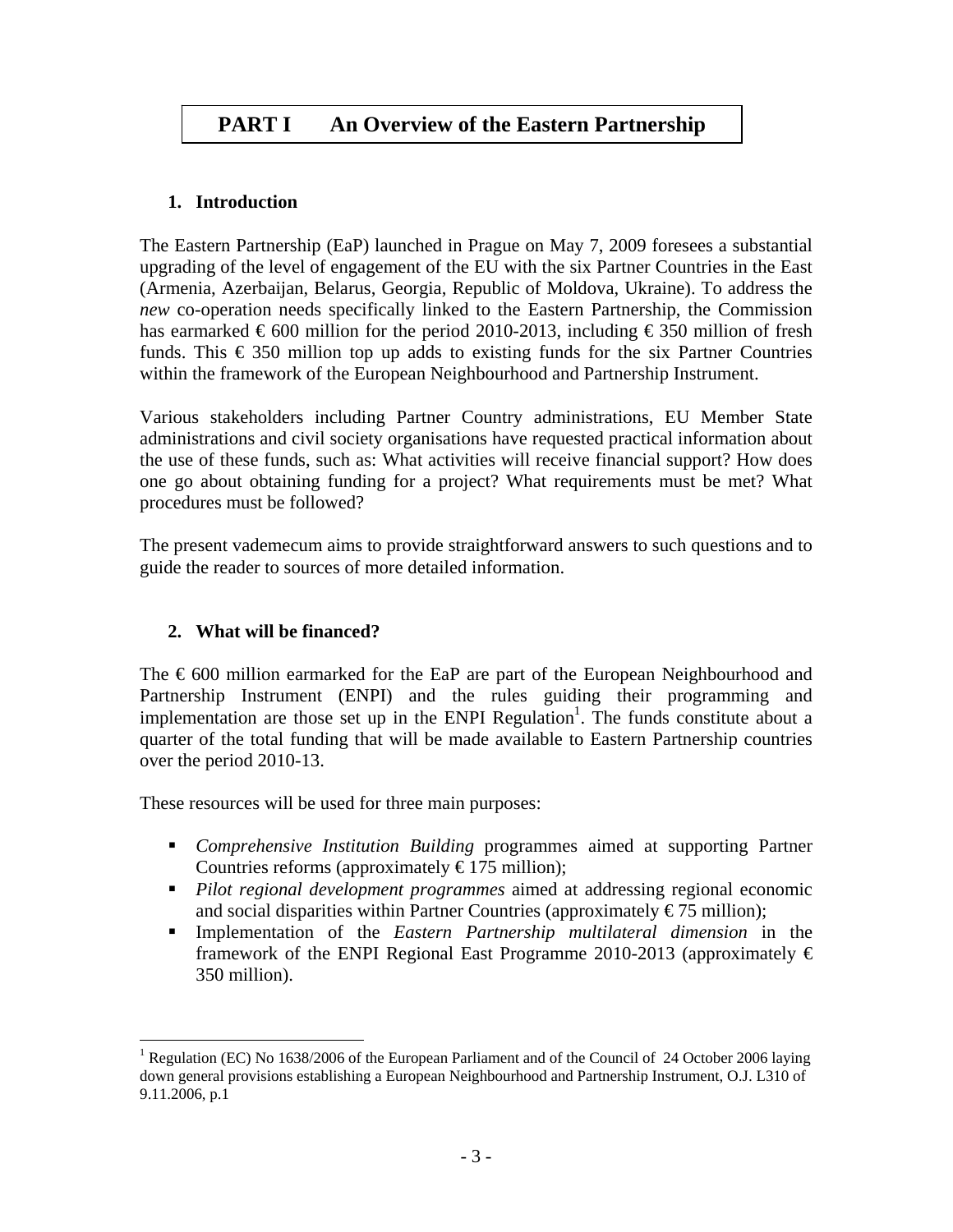#### *Comprehensive Institution Building programmes (CIB)*

The Association Agreements (that include *inter alia* the establishment or the objective of establishing a DCFTA- Deep and Comprehensive Free Trade Agreement) and the long term goal of visa liberalisation require considerable further reform efforts within the Partner Countries' institutions which implement the related obligations. The *Comprehensive Institution Building* programmes under the Eastern Partnership aim to support this process. The preparation of CIB programmes and initial activities have started in 2010.Implementation of the CIB programme is foreseen starting with 2011, subject to timely signature of Financing Agreements with Partner Countries.

Twinning will be at the core of the implementation of the CIBs. Other possible measures may include high-level advice, training and exchanges, professional placements and internships, secondment of personnel to sister-institutions in interested Member States, scholarships for professional training. Funding can also be made available for equipment complying with EU norms and specialised infrastructure (e.g. laboratories) needed for their operation.

# *Pilot Regional Development Programmes*

Some EaP Partners have structural problems stemming from sharp economic and social disparities between their regions and population groups. To address these challenges, funding will be provided to support pilot regional development programmes addressing local needs for infrastructure, human capital, and small and medium sized enterprises (SMEs) modelled on EU cohesion policy. The programmes will be based on the needs of the respective Partner Country and take into account its territorial organisation. It is expected that these programmes will be agreed between the Commission and the Partner Countries by mid 2012.

#### *Supporting the Eastern Partnership multilateral dimension*

The Eastern Partnership adds a new multilateral dimension to the co-operation between the EU and the six Eastern Partners. It introduces a new co-operation framework based on four policy Platforms; namely on democracy, good governance and stability; economic integration and convergence with EU policies; energy security; and contacts between people, with the aim of bringing the partners closer to the EU. It also establishes a Civil Society Forum. Finally it foresees the launch of a number of Flagship Initiatives in the following areas: Integrated Border Management; support to Small and Medium-sized Enterprises (SMEs); Civil Protection; Electricity interconnections /Energy efficiency /Renewable Energy Sources and Environmental Governance.

EU support to Flagship Initiatives will come mainly in the form of projects in the framework of the Regional East Programme 2010-2013.

Alongside these new initiatives continuous support will be provided to existing regional initiatives on energy and transport such as INOGATE and TRACECA.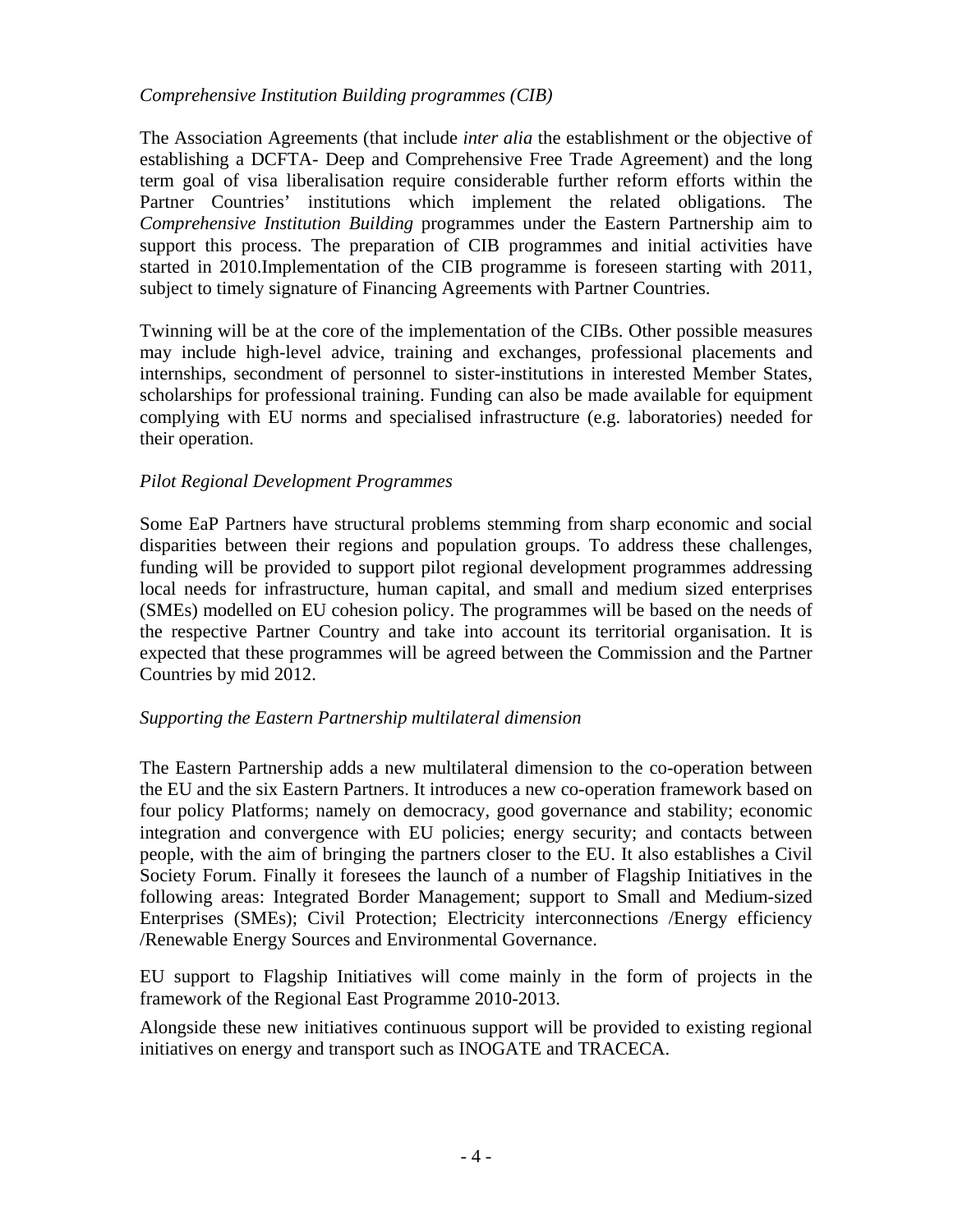# **3. Who will benefit?**

*State level public administrations* will be the main beneficiaries of EaP assistance The CIB will be specifically designed to support capacity building in core institutions and a number of the activities financed under the Regional East Programme will promote exchange and networking between such institutions of different countries.

*Local level public administrations* will also benefit from assistance notably under the pilot regional development projects and through the new trans-border cooperation programmes to be established at the borders between Partner Countries. They will also benefit from assistance in the area of sustainable energy in particular through targeted support to ENP cities that join the Covenant of Mayors Initiative.

*Civil Society Organisations (CSOs)* in general may benefit from the implementation of the Pilot Regional Development and new trans border cooperation programmes at the borders between Partner Countries. CSOs active in the areas of Youth and Culture will be among the beneficiaries of a Culture programme and of a programme dedicated to Youth.

*Small and Medium Size enterprises (SMEs)* will benefit from the SME Flagship Initiative which will provide management and business advisory services. In addition the SME Facility to be established by the EIB and the EBRD will provide loans and risk capital to SMEs.

In the following paragraphs, the institutions receiving assistance are referred to as "beneficiary" or "recipient". These may or may not be the institutions implementing the project (see next section).

# **4. Who will implement?**

The financial responsibility for tendering and contracting the activities financed through the ENPI will be with the European Commission and in particular with the EU Delegations in Partner Countries for procedures launched at country level and with EuropeAid for procedures launched at regional level. Typically contracts are awarded through public tenders (for services, works or supplies) and are implemented by commercial operators (eg., consultancy firms, equipment suppliers, or construction firms depending on the nature of the contract); Grants, are awarded through Calls for Proposals and are implemented by the grant beneficiaries themselves; Twinning projects are implemented jointly by Partner Countries and Member States' administrations. The procedures guiding the award of contracts and grants are detailed in the Practical Guide to Contract procedures for the EC External Actions (PRAG).

For further information on implementation procedures and on the Practical Guide, click on the following link:

**[http://ec.europa.eu/europeaid/work/procedures/implementation/practical\\_guide/ind](http://ec.europa.eu/europeaid/work/procedures/implementation/practical_guide/index_en.htm) [ex\\_en.htm](http://ec.europa.eu/europeaid/work/procedures/implementation/practical_guide/index_en.htm)**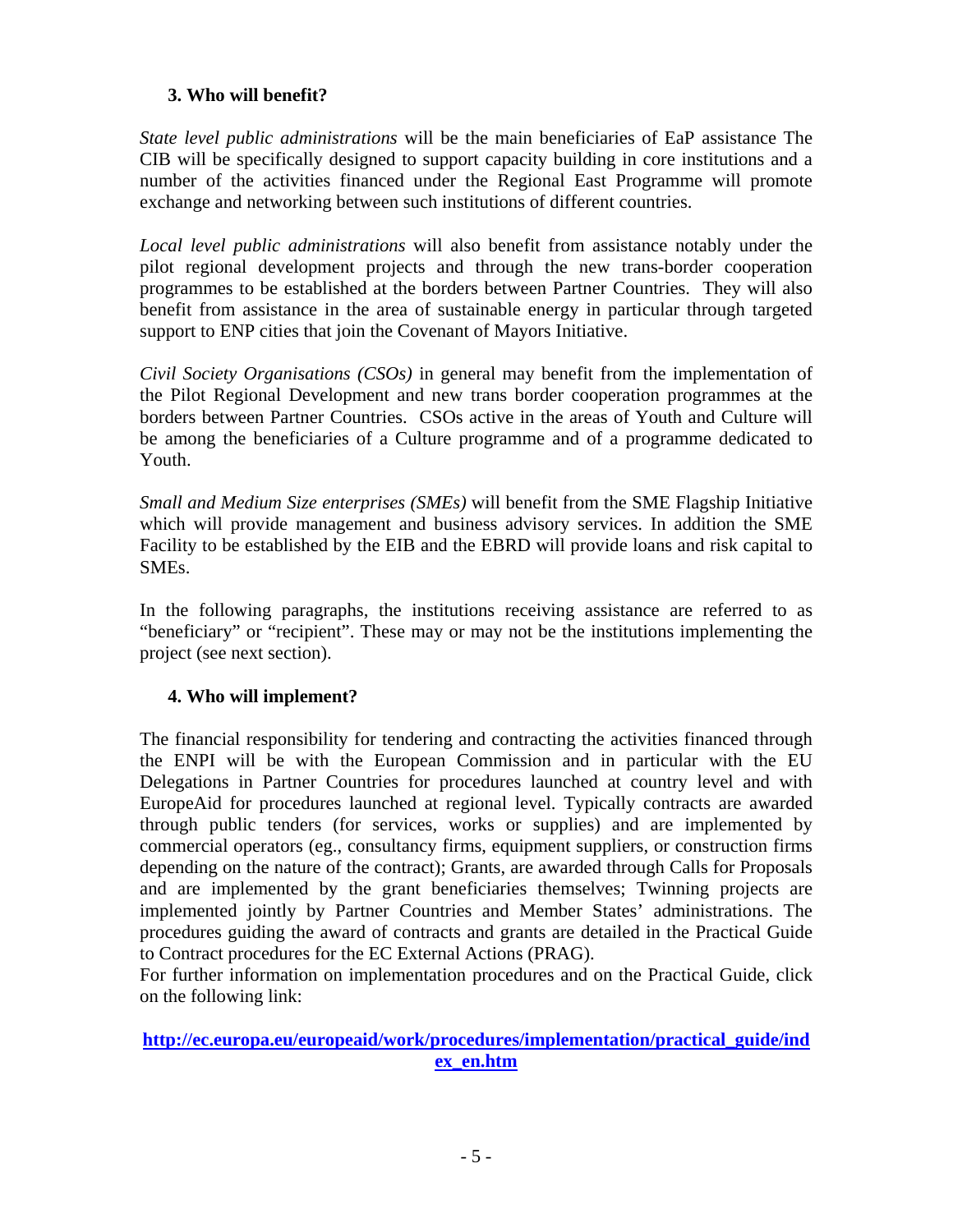For further information on the Twinning instrument, click on the following link:

**[http://ec.europa.eu/europeaid/where/neighbourhood/overview/twinning\\_en.htm](http://ec.europa.eu/europeaid/where/neighbourhood/overview/twinning_en.htm)**

# **5. Timing**

The  $\epsilon$  600 million of EaP financing, as proposed in the Communication on the Eastern Partnership, will cover a four year period with a growing profile (see below).

|                                    | 2010 | 2011  | 2012  | 2013  | Total |
|------------------------------------|------|-------|-------|-------|-------|
|                                    |      |       |       |       |       |
| <b>Eastern Partnership Funding</b> | 85,0 | 110,0 | 175,0 | 230,0 | 600,0 |

# Indicative breakdown of EaP financing 2010-2013

The implementation of the *Eastern Partnership* multilateral dimension has started in 2010. As of 30 June 2010 four (out of five) Flagship Initiatives have been launched (Integrated Border Management; Regional Energy Markets, Energy Efficiency and Renewable sources; PPRD – Civil Protection; Environmental Governance). The launch of the SME Flagship initiatives is foreseen for the 2nd half of 2010.

The funds allocated in the 2010 EU budget for the EaP multilateral dimension will further contribute to the Integrated Border Management, Support to SMEs and Energy Efficiency Flagships, and will support the activities of the EaP Platforms and the Civil Society Forum. They will also support the set up of a Facility with the Council of Europe to benefit EaP partners.

The implementation of the *Comprehensive Institution Building programmes* is foreseen to start in 2011.

The implementation of the *Pilot Regional Development Programmes* is envisioned for 2012.

As a general rule funding will become available for tendering and contracting in the second half of each year and contracts (or grant agreements, as applicable) are signed in the following year.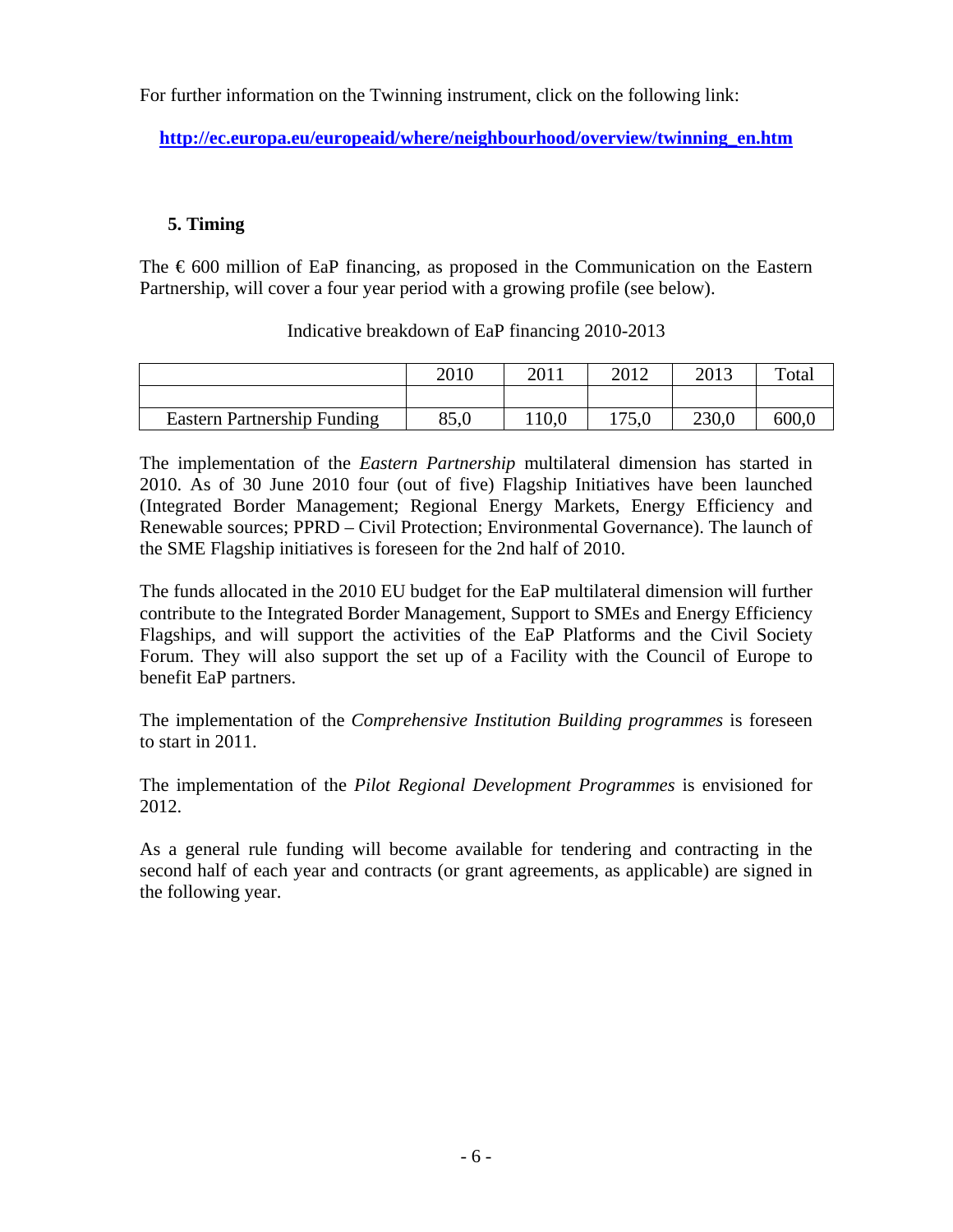# **PART II Frequently asked questions (FAQs)**

#### **6.1 How will the EaP funding be allocated to the six Partner Countries?**

In accordance with Art. 7 of the ENPI Regulation, funds are allocated on the basis of a number of criteria reflecting the "needs" and the "reform performance" of Partner Countries. These criteria have also been used to allocate the "bilateral" component of the EaP funds (CIB and Regional Development). The financial envelope to support the multilateral dimension of the EaP has been determined on the basis of estimated needs. The full text of the ENPI regulation is available at:

# **[http://ec.europa.eu/world/enp/pdf/oj\\_l310\\_en.pdf](http://ec.europa.eu/world/enp/pdf/oj_l310_en.pdf)**

# **6.2 How will the Commission programme these funds?**

It must be recalled that the Eastern Partnership is a policy initiative of the EU and is not focussed on financial assistance, although an increased budget for assistance is also foreseen.

The priorities for the use of funds in support of the EaP multilateral dimension have been set in the ENPI Regional East Strategy Paper and Indicative Programme 2010-13.

Concerning *CIB* and *Pilot Regional Development programmes*, funds have been first broken down by country and then been added for each country to the 2011-13 country cooperation envelopes, as reflected in the respective National Indicative Programme 2011- 13. Throughout the entire process, Partner Countries' government, civil society and other stakeholders are consulted.

These documents were adopted by the European Commission on March  $2<sup>nd</sup>$  2010 and are available on the internet at the following address:

**[http://ec.europa.eu/world/enp/documents\\_en.htm](http://ec.europa.eu/world/enp/documents_en.htm)**

#### **6.3 How will the Commission define in detail the specific measures that will be financed each year?**

On the basis of the adopted Strategy Papers and Indicative Programmes, Annual Action Programmes will be elaborated by the European Commission including the objectives to be pursued, the fields of intervention and the expected results. These programmes are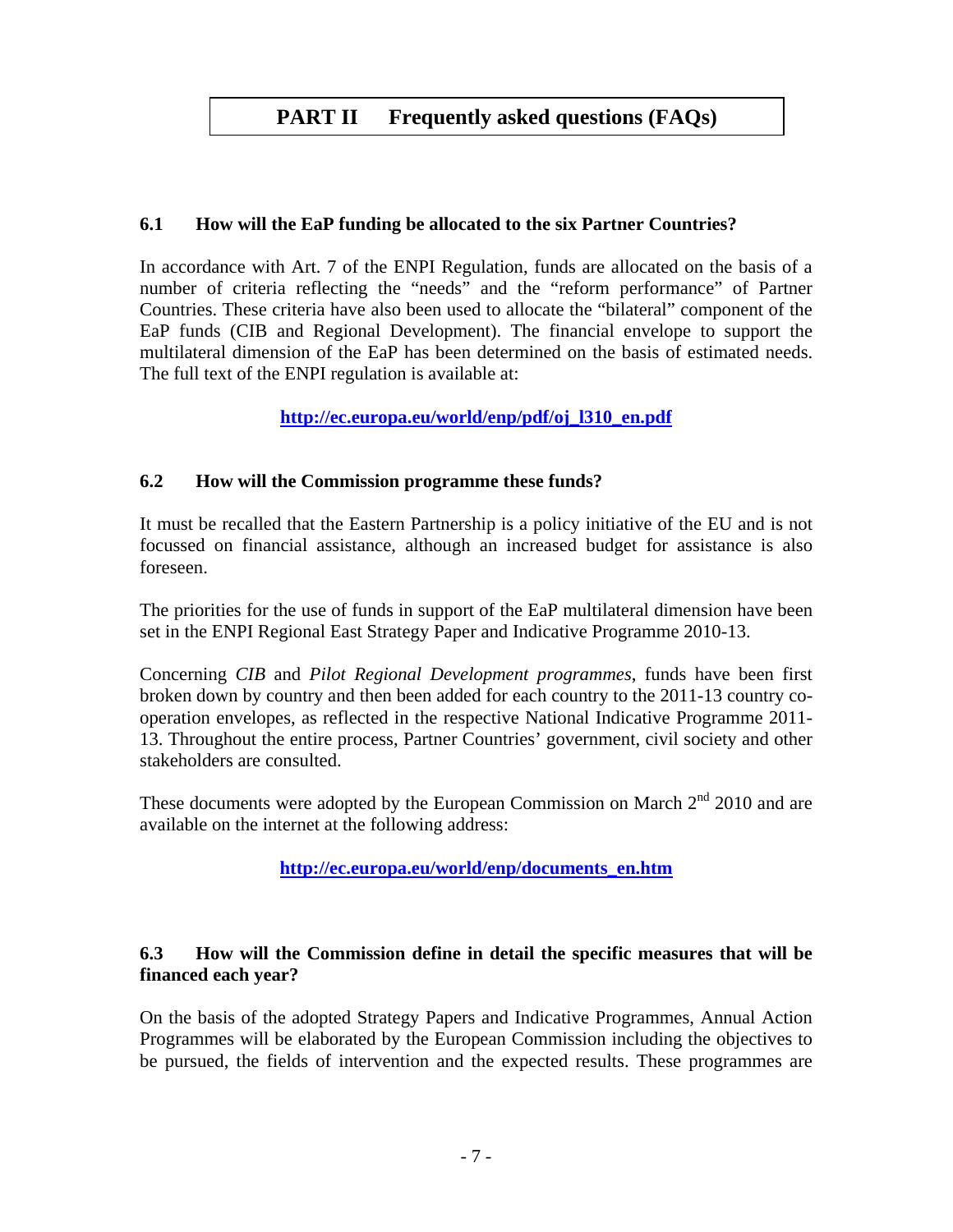normally adopted by the European Commission in the second half of the relevant budget year. Adopted Annual Action Programmes can be found at the following internet address:

# **[http://ec.europa.eu/europeaid/work/ap/index\\_en.htm](http://ec.europa.eu/europeaid/work/ap/index_en.htm)**

The European Commission needs to ensure that its financial assistance maintains a policy-driven character. Identification of the specific measures to be financed under Annual Action Programmes is being done together with Partner Countries' governments. Discussions take place at country level between the Partner Country's appointed National Coordinator and the EU Delegation, with regular support ensured at EC Headquarters level (particularly in EuropeAid).

For the CIB, detailed discussions on priorities will also take place between the Partners Countries' governments and the EU in the process of developing Framework Documents and Institutional Reform Plans.

# **6.4 How will EaP funds be implemented?**

Funds may be used to fund projects through calls for proposals open to Civil Society Organisations (grants) or may be contracted out to the private sector – after a tendering process - in case of procurement of goods and services. Depending on the specific action/objective to be pursued, and the intended beneficiary, the funds may also be implemented by Member States', through the secondment of national experts, and Partner Countries' administrations (ex: twinning contracts).

# **6.5 What are the rules guiding the implementation of projects under the EaP?**

The rules governing the implementation of projects will be identical to those already provided by the Financial Regulation and Implementing Rules applicable to the general budget of the European Communities. Particular reference will be made to the Practical Guide on contract procedures for EC external assistance (PRAG).

More details about the Financial Regulation and Implementing Rules can be found on:

# **[http://ec.europa.eu/europeaid/work/procedures/legislation/financial\\_regulation/inde](http://ec.europa.eu/europeaid/work/procedures/legislation/financial_regulation/index_en.htm) [x\\_en.htm](http://ec.europa.eu/europeaid/work/procedures/legislation/financial_regulation/index_en.htm)**

# **6.6 How can prospective recipients apply for funding under EaP?**

EaP funding will follow the same modalities used for other programmes financed under the ENPI. Potential beneficiaries are invited to participate in the Calls for Proposals and Calls for Tenders as published by the EuropeAid on its website and by Delegations in the 6 EaP countries. In addition, funds made available in complement to loans by European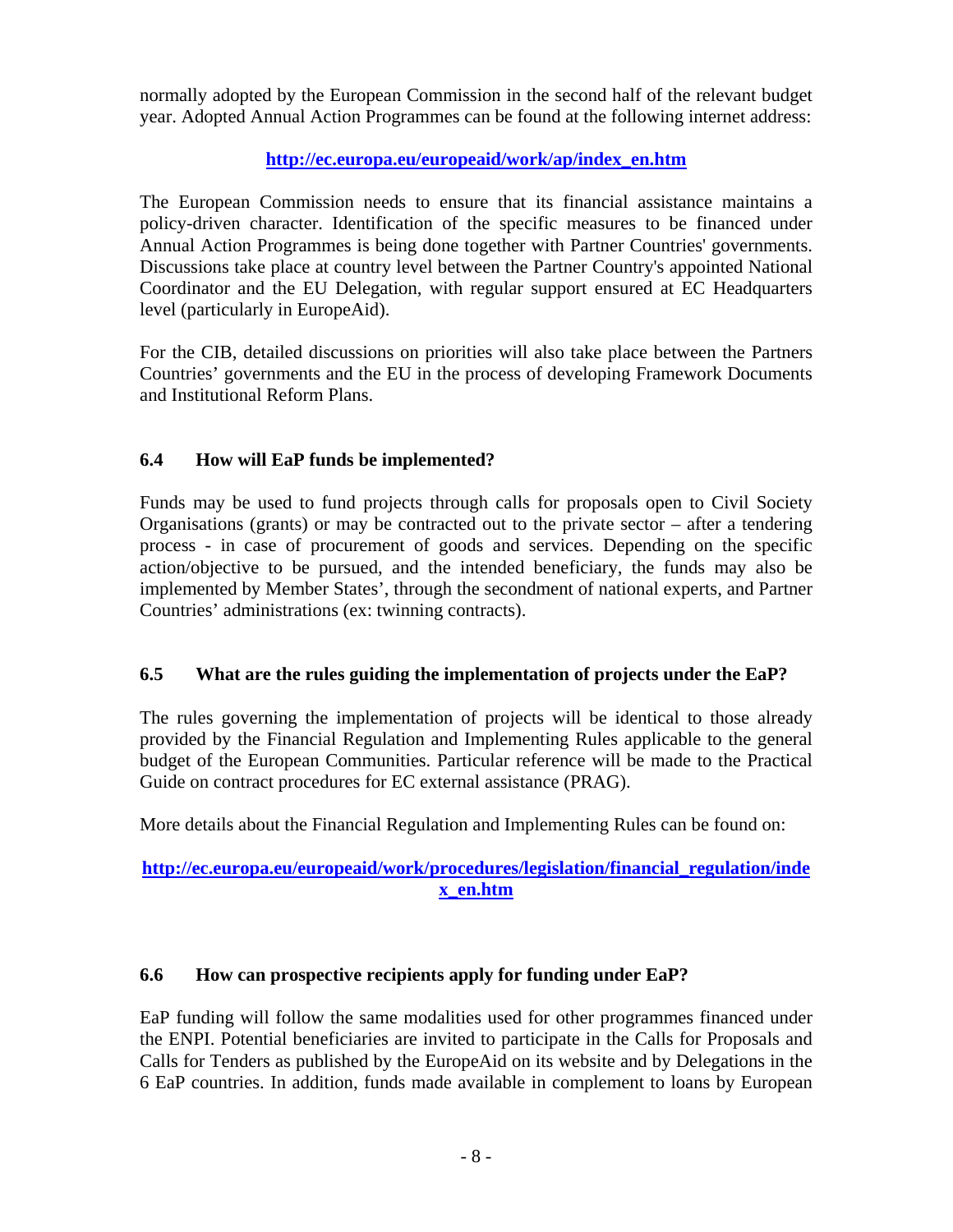Financial Institutions will be channelled primarily through the Neighbourhood Investment Facility (NIF). In such cases, the specific rules used in NIF-funded projects will apply. More information on published Calls for Proposals and Calls for Tender can be found at:

**[http://ec.europa.eu/europeaid/work/funding/index\\_en.htm](http://ec.europa.eu/europeaid/work/funding/index_en.htm)** 

Information on funding through the NIF can be found at:

**[http://ec.europa.eu/europeaid/where/neighbourhood/regional](http://ec.europa.eu/europeaid/where/neighbourhood/regional-cooperation/irc/investment_en.htm)[cooperation/irc/investment\\_en.htm](http://ec.europa.eu/europeaid/where/neighbourhood/regional-cooperation/irc/investment_en.htm)**

# **6.7 Can other donors co-finance Eastern Partnership activities?**

The ENPI regulation opens up the possibility for co-financing from other donors (including EU Member States). Co-financing can be parallel (supporting complementary activities through the programmes established by the different donors) or joint (pooling resources together).

In the case of joint co-financing the Commission can either receive funds from other donors and implement them on the basis of the ENPI regulation alongside the EU budget funding or give funds to other donors to be implemented according to their rules.

In the process of preparation of the programming documents the Commission has widely consulted with EU Member States and other donors and offered to interested Member States the possibility of doing joint programming exercises. This has allowed a closer alignment of programmes with those EU Member States that have taken up this offer.

Following the approval of the programmes the Commission is open to further coordination with EU Member States and other donors to explore the prospect for enhanced co-ordination in the design of specific measures provided for in the programming documents that may lend themselves to parallel or joint co-financing. Member States are invited to identify, on the basis of the ENPI programming documents areas where they consider possible further co-operation and contact the relevant Commission services in that respect.

More information on relations with EU Member States and other donors is also available on

**[http://ec.europa.eu/europeaid/work/procedures/implementation/international\\_organ](http://ec.europa.eu/europeaid/work/procedures/implementation/international_organisations/index_en.htm) [isations/index\\_en.htm](http://ec.europa.eu/europeaid/work/procedures/implementation/international_organisations/index_en.htm)**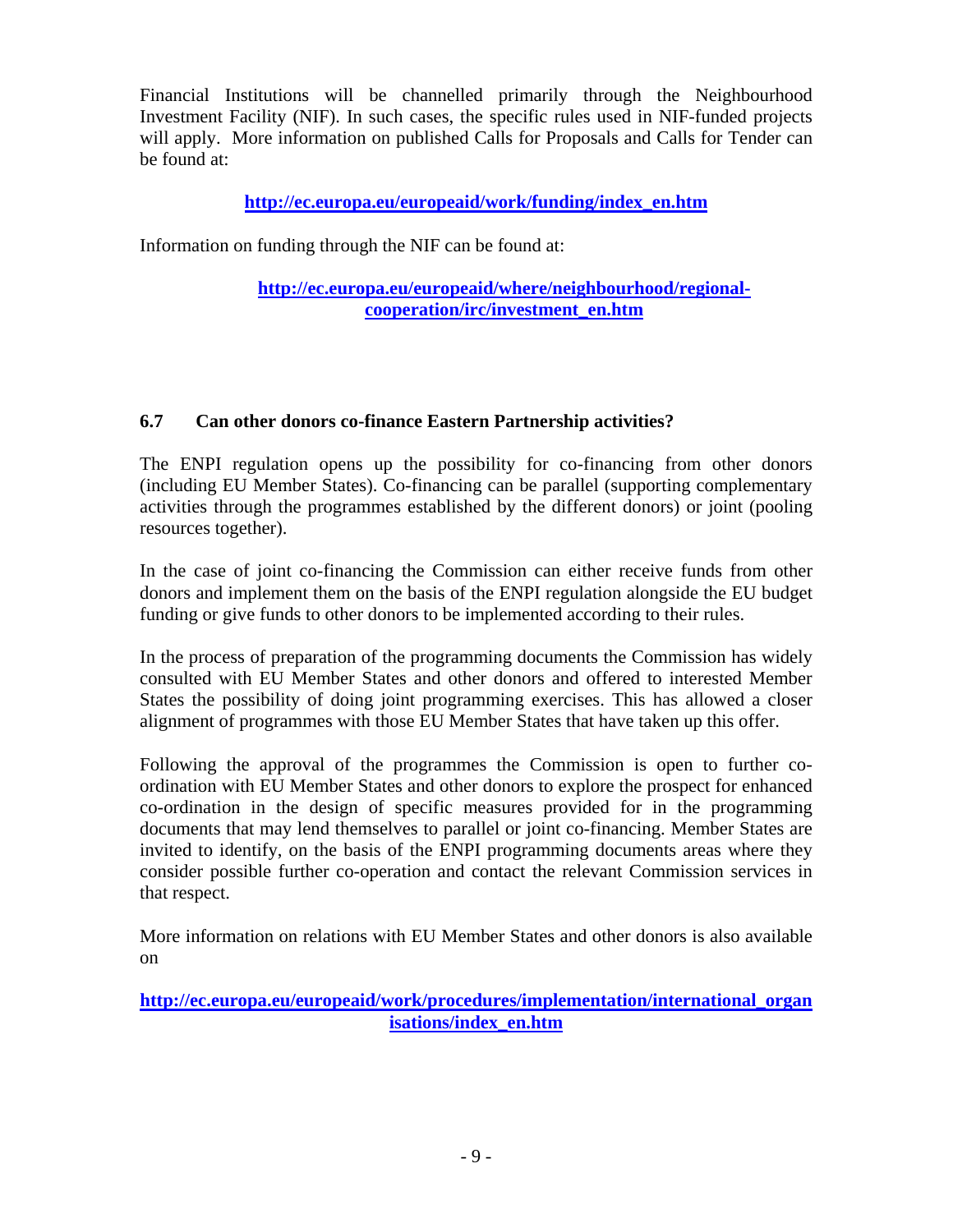# **6.8 How can EU Member States and other donors contribute to the implementation of the Comprehensive Institution Building programmes?**

The CIB offers a framework for common work between EU Member States and the Commission (and other donors). To better exploit this opportunity a network of CIB contact points is being established with the aim of ensuring appropriate circulation of information.

A first area of concrete co-operation between the Commission and EU Member States in the implementation of the CIB concerns the provision of expertise and training and the offer of secondments. For a successful implementation of the CIB it will be essential that a sufficient number of high quality experts from EU Member States can be made available. To that effect the Commission will maintain close contacts with the Twinning contact points in the Member States. Ways of funding Member States experts within the CIB include twinning, TAIEX, and other flexible technical assistance measures.

A number of EU Member States have also indicated that they may be able to contribute to the implementation of CIB through the provisions of expertise, training and other assistance financed under their own programmes. Others may consider providing cofinancing through the Community budget. In order for the CIB to tap into these resources the Commission will keep Member States informed about the development of the framework documents and provide early indications about the core institutions in Partner Countries that are likely to be targeted. On that basis Member States will be able to express their interest to contribute and indicate in which country and to which Institutional Reform Plan. From then onwards contributing Member States will be fully involved in the process leading to the preparation of the Institutional Reform Plans and in its implementation and monitoring (joint missions, participation in the steering and monitoring mechanisms). The Commission should ensure a well-coordinated EC-EU support to Institutional Reform Plans. Key donors in Partner Countries interested to contribute to the implementation of the CIB will also be associated in a similar way.

# **6.9 How can Member States and other donors contribute to the implementation of the Flagship Initiatives?**

The flagship initiatives provide a framework for donor co-ordination and joint action. The EU budget will provide a certain amount of financing for their implementation. Member States and other donors are first and foremost invited to contribute to their implementation through the implementation of specific projects under their bilateral assistance programmes. They may also wish to consider providing funds directly to the Commission for joint co-financing. International Financing Institutions (IFIs) are also closely associated with the development of EaP flagship Initiatives (SME, Energy). In the case of EU Member States, EaP Platform meetings may provide a forum for the discussion on possible involvement into implementation of Flagships Initiatives.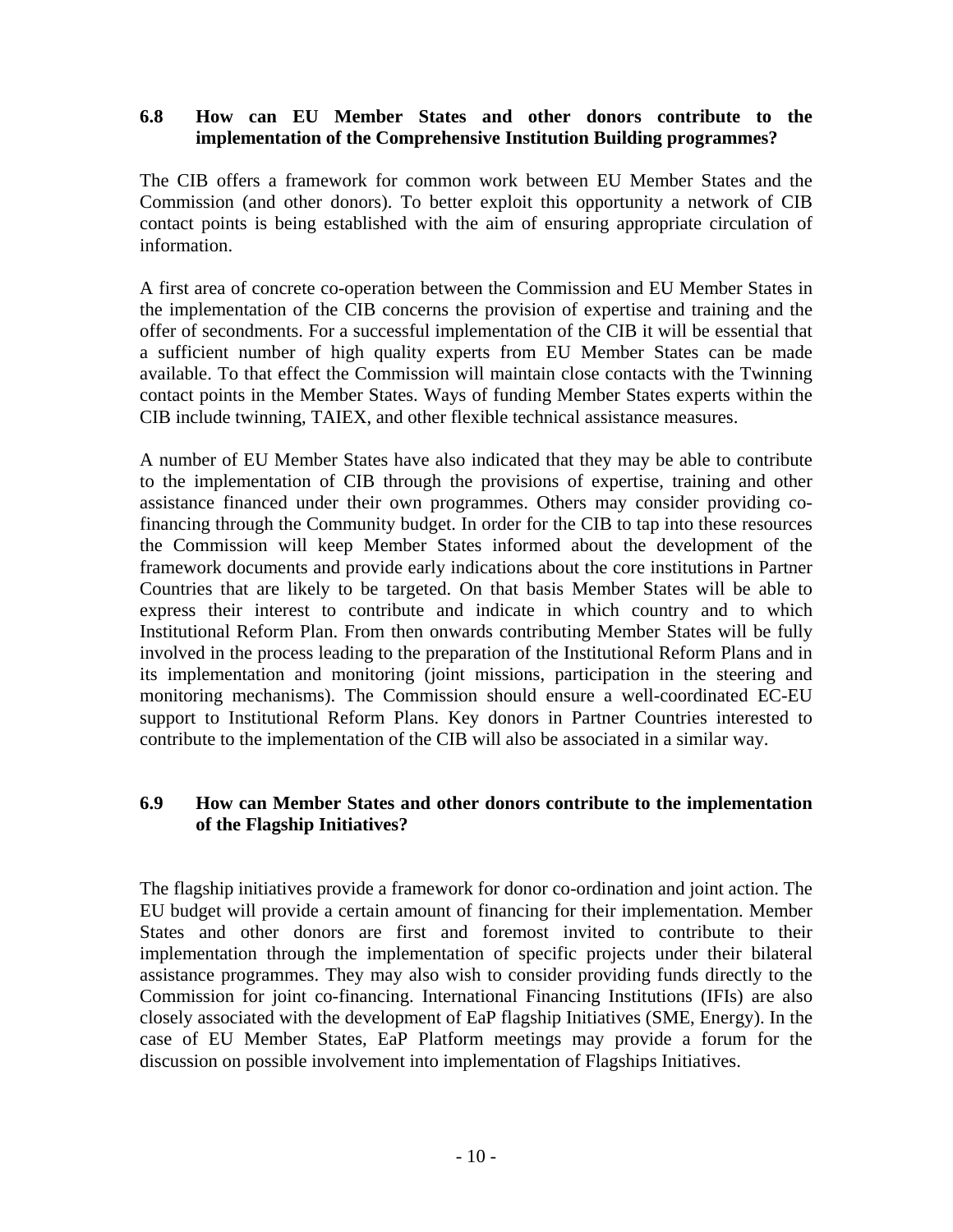# **6.10 Where can more details on the Flagship Initiatives be found?**

Information about the EaP Flagship Initiatives can be found at the following internet address:

# **[http://eeas.europa.eu/eastern/initiatives/index\\_en.htm](http://eeas.europa.eu/eastern/initiatives/index_en.htm)**

# **6.11 Can new initiatives be proposed in the context of the work of the multilateral Platforms?**

The financial allocation for the Platform activities, in the framework of the ENPI Regional East Programme, amounts to €24 million over 4 years (2010-2013). This budget is intended to cover the functioning of the 4 Platforms and of other panels, seminars, studies which come out from the Work Programmes of each Platform. This allocation supports also the functioning of the Civil Society Forum. Other ancillary and supporting activities (e.g. studies, seminars) can be financed if and when funding remains available after the implementation of Platforms' Work Programmes.

The decision to finance a Project from the EU budget in the context of the multilateral framework of the EaP is **the exclusive responsibility of the Commission**. The Commission may decide to consult the relevant Platform on the subject. Project proposals can only be considered if:

- resources remain available in the budget of the platforms,
- the proposal is sufficiently developed in terms of objectives, inputs, outputs budget etc. to allow an assessment of its merits
- there is a multilateral dimension and
- the proposal fits within the agreed Work Programme priorities and, preferably, is essential to its implementation.

Once the project is accepted for EU support, the contractual arrangements for its implementation will follow the standard competitive procedures (call for tenders or call for proposals) or any other authorized procedure.

That said, any member of a Platform can propose an initiative and take a lead in bringing it to fruition. This proposal should also include a suggestion for the budget for its implementation. Its specific details should be presented to Partner Countires and EU Member States during the working sessions of the Platform in question.

# **6.12 Can Partner Countries co-finance the Eastern Partnership?**

Partner Countries are asked to contribute to the implementation of co-operation initiatives under the Eastern Partnership by providing co-financing or contributions in kind. Cofinancing will be required under the CIB programmes when it comes to equipment procurement or infrastructure investment.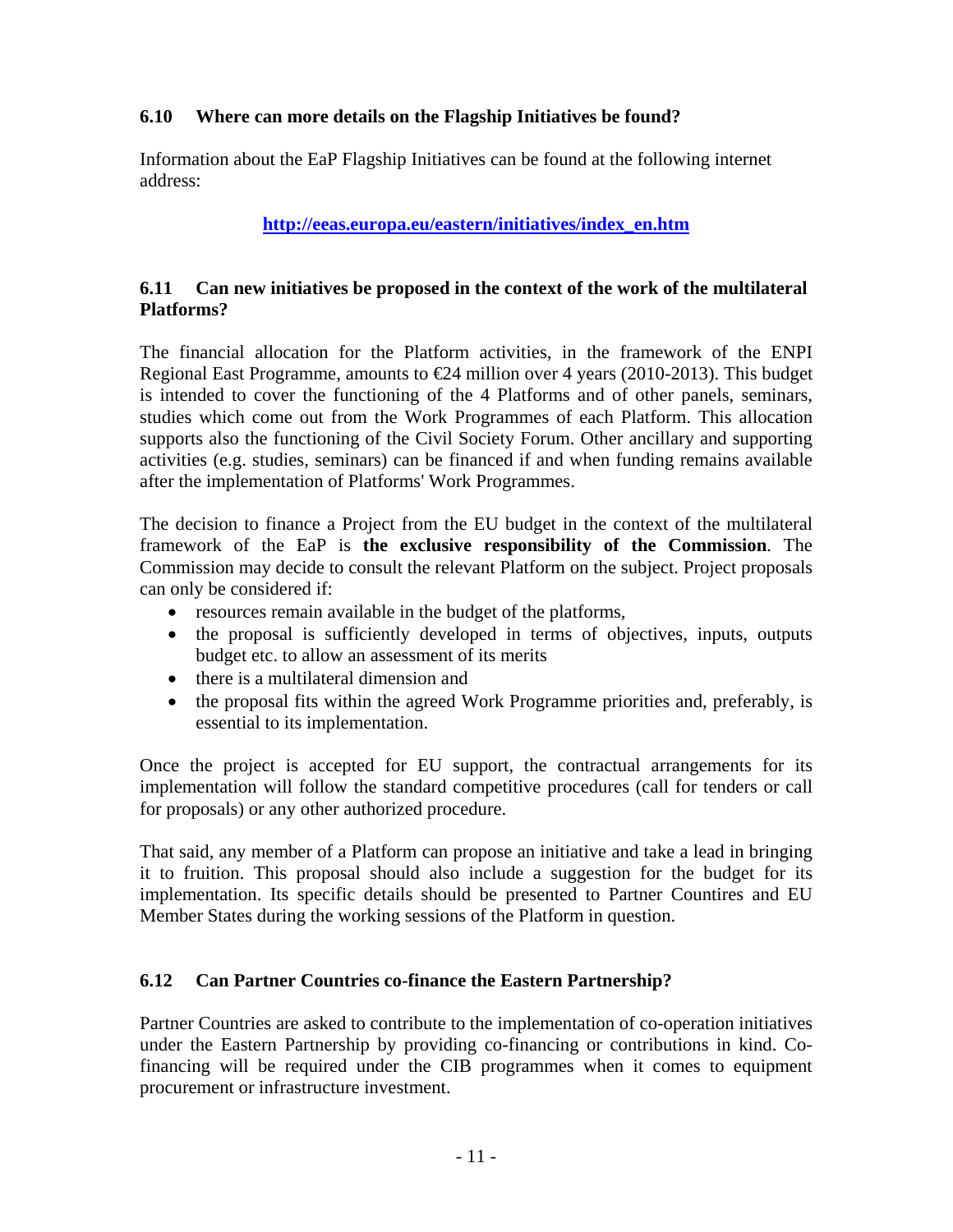# **6.13 How are the European Investment Bank (EIB) and the European Bank for Reconstruction and Development (EBRD) involved?**

The Commission is in close contact with both EIB and EBRD with regard to the Flagship Initiatives. In this respect the Commission will examine appropriate co-financing mechanisms according to the action/sector under discussion. The Commission will pursue cooperation with EIB and EBRD in order to encourage both institutions to increase their lending volumes, notably by facilitating the required technical assistance with Community funding.

# **6.14 Will any additional funds be available for the Eastern Partnership from the EIB or the EBRD? If so, how will they be allocated?**

In general, the Neighbourhood Investment Facility (NIF) is designed as the principal instrument to leverage EBRD and EIB funds. In the framework of the EaP, the NIF aims at fostering investments in the field of transport and energy interconnection; environment; socio-economic development. More information on the NIF and how it operates can be found on the following web site:

# **[http://ec.europa.eu/europeaid/where/neighbourhood/regional](http://ec.europa.eu/europeaid/where/neighbourhood/regional-cooperation/irc/investment_en.htm)[cooperation/irc/investment\\_en.htm](http://ec.europa.eu/europeaid/where/neighbourhood/regional-cooperation/irc/investment_en.htm)**

Concerning the specific needs of SMEs, the Commission is supporting the establishment of an SME Facility with the objective of leveraging a substantial amount of additional EBRD and EIB resources.

# **6.15 Are TAIEX and Twinning / the only tools to implement project under the Eastern Partnership?**

No. The EaP projects will be implemented using all the tools available under the ENPI regulation. More information at:

**[http://ec.europa.eu/europeaid/where/neighbourhood/overview/index\\_en.htm](http://ec.europa.eu/europeaid/where/neighbourhood/overview/index_en.htm)**

# **6.16 Can the Partners countries' regions and local authorities participate in projects implemented under the EaP?**

The European Commission intends to present a wide range of options for direct cooperation with Partners' regions, including through the trans-border cooperation programmes as well as through pilot projects based upon the EU Cohesion Policy aiming at mobilising regional resources and investing in the under-developed regions. The scope